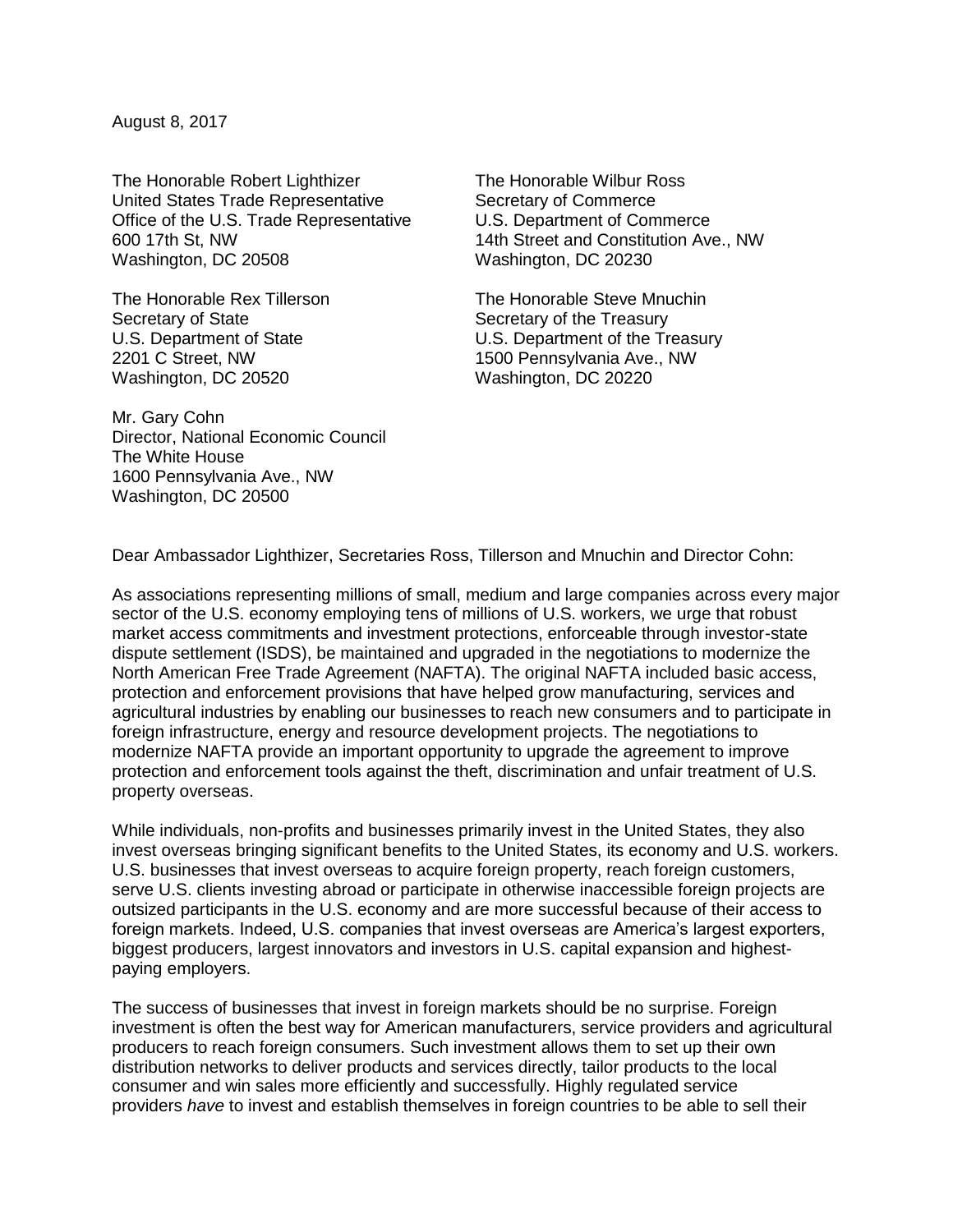products. Likewise, in some areas, such as energy, natural resources, and foreign infrastructure development, foreign investment is the *primary* way American businesses can participate and grow, because activities to access and develop those resources can only take place in those foreign countries. With those investments, businesses in the United States also see additional advantages, as exports of U.S. goods are more often included in foreign infrastructure and natural resource development when those projects include American investment. The focus of U.S. investment abroad on foreign customers is borne out by the data: year-after-year, more than 90 percent of foreign affiliate sales are almost entirely made to customers *outside* the United States, rather than being sold back to the United States.

The existing NAFTA framework protects American individual, non-profit and business investors by extending several of the private property protections already found in the U.S. Constitution and U.S. law, including due process, non-discrimination, fair treatment by the government and compensation for the seizure of property. Each of these disciplines is directly enforceable by the investor through a neutral arbitration system, known as investor-state dispute settlement (ISDS). These provisions are highly valuable and have already helped many U.S. businesses that have faced the seizure, theft and mistreatment of investments in both Canada and Mexico. ISDS in the NAFTA has been highly beneficial to the United States. The United States has only faced 18 cases and won every one that has been concluded. U.S. investors, however, have used ISDS in 40 cases with Canada and Mexico, winning several to ensure compensation when those governments have taken unfair actions against American investment. In other cases, the existence of strong, neutral and fair enforcement provisions has helped U.S. investors successfully avoid and resolve problems with foreign governments.

While baseline investment protection and enforcement provisions were included in the original NAFTA, there are significant gaps as those provisions did not provide full coverage to all sectors or full enforcement. The NAFTA modernization provides an important opportunity to improve the NAFTA by:

- Ensuring intellectual property is fully protected as in the United States as a protected investment;
- Guaranteeing all sectors are afforded the same protections and access to ISDS to enforce those protections;
- Improving U.S. investment access in Canada and Mexico on a non-discriminatory basis, including by locking in reforms that have opened markets since NAFTA was negotiated;
- Adding stronger disciplines against forced technology transfers and localization;
- Expanding access to ISDS enforcement for breaches of major investment contracts; and
- Extending the enforcement period to at least ten years after any potential termination of the agreement, to ensure that American investment is appropriately and fully protected.

ISDS enforcement is a core element to protect the United States against the theft, discrimination and unfair treatment of U.S. property overseas. Unlike other provisions of a trade agreement that can typically be enforced through more generalized dispute settlement systems, individual investments are impacted uniquely by foreign government actions and require a specialized, dependable, targeted and neutral form of enforcement. Notably, ISDS panels are limited to enforcing only the international commitments to which each country has voluntarily agreed and can only award monetary penalties. These ISDS panels have never overturned – and do not have any authority to change – any country's laws or regulations.

ISDS is a strong enforcement tool that helps ensure that American investors, businesses and their workers will be treated fairly overseas. This mechanism has been an essential part of the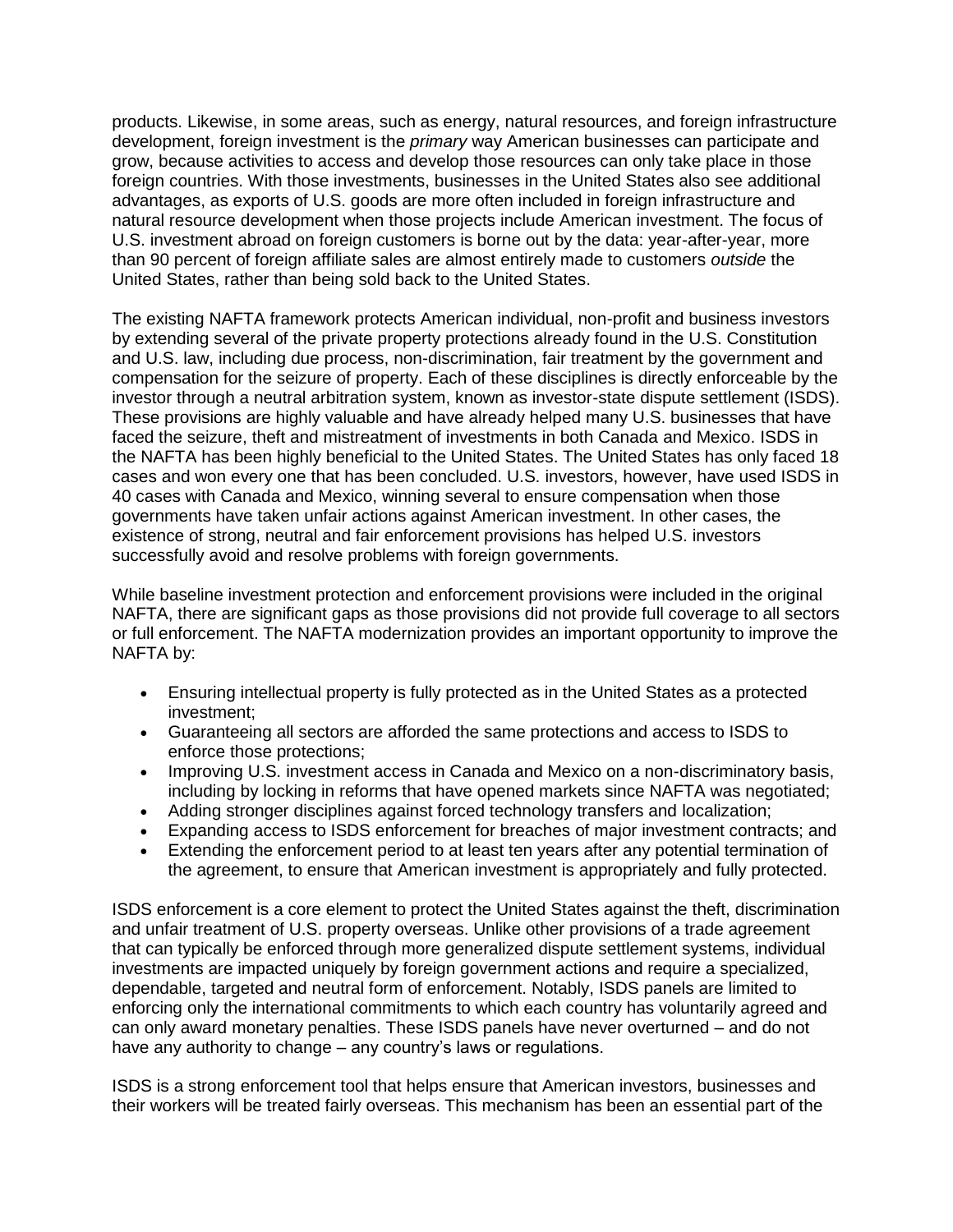NAFTA and other high-standard U.S. trade and investment agreements. We urge that investment and ISDS remain high priorities in the NAFTA modernization to strengthen enforcement and ensure the fair treatment for U.S. individual, non-profit and business investors.

Sincerely,

Aerospace Industries Association (AIA) Air-Conditioning, Heating & Refrigeration Institute American Fuel & Petrochemical Manufacturers American Apparel & Footwear Association American Bakers Association American Beverage Association American Business Conference American Chemistry Council American Coatings Association American Council of Life Insurers American Exploration & Production Council American Fiber Manufacturers Association American Forest & Paper Association American Frozen Food Institute American Insurance Association American Petroleum Institute American Wire Producers Association Arizona Chamber of Commerce and Industry Arkansas State Chamber of Commerce/ AIA Associated Equipment Distributors Associated Industries of Massachusetts Associated Industries of Missouri Association of Equipment Manufacturers (AEM) Association of Metro Counties Biotechnology Innovation Organization (BIO) Bloomington/Normal Economic Development Council Border Trade Alliance Brick Industry Association Business Roundtable Coalition of Services Industries Columbus Area Chamber of Commerce Consumer Specialty Products Association (CSPA) Corn Refiners Association Council of Industry of Southeastern New York Council of the Americas Council of the Great Lakes Region Distilled Spirits Council of the United States, Inc. Express Association of America (EAA) Fabricators and Manufacturers Association, International Florida Chamber of Commerce Florida State Hispanic Chamber of Commerce Forestry Association of South Carolina Glass Packaging Institute (GPI) Greater North Dakota Chamber of Commerce Greater Seymour Chamber of Commerce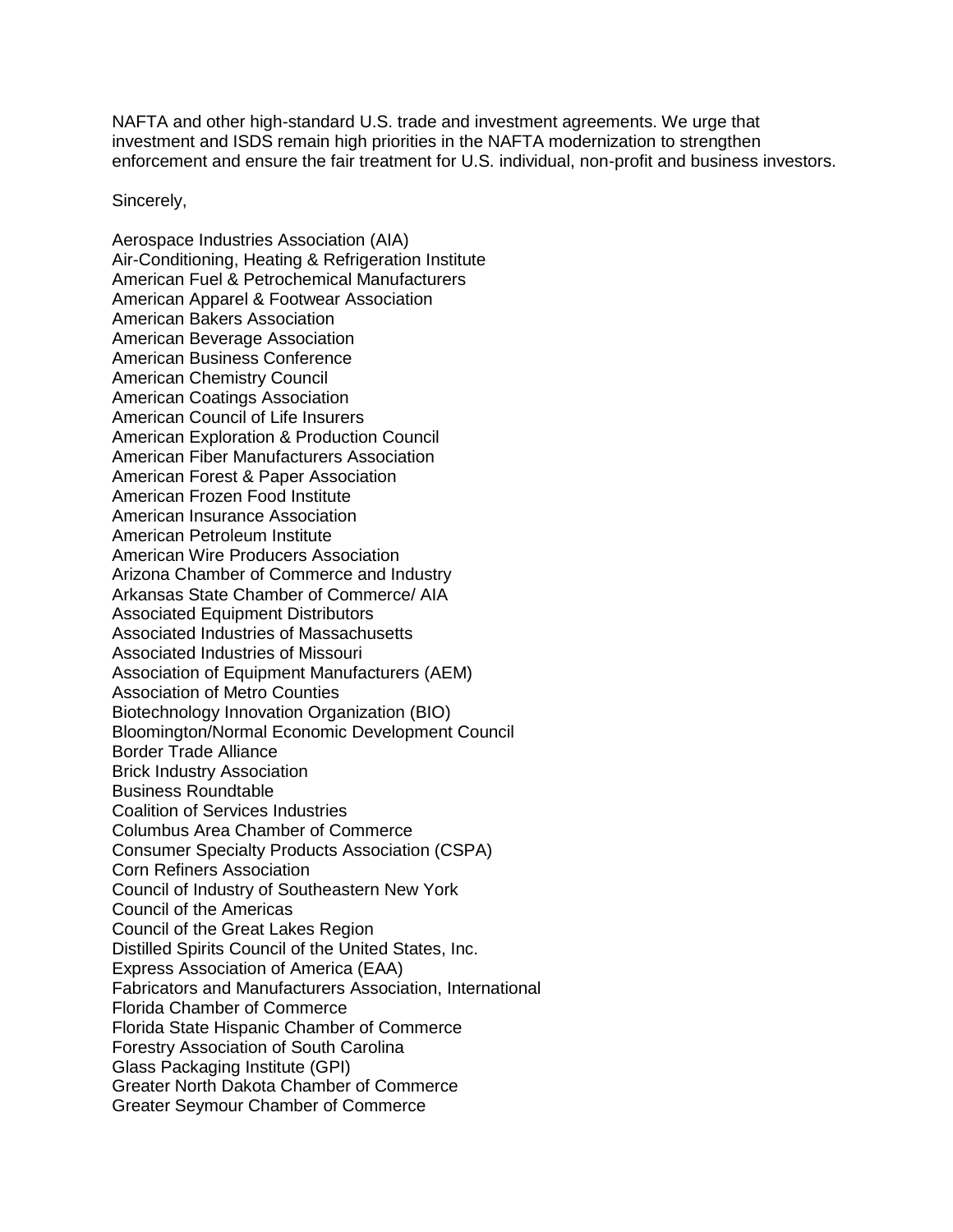Grocery Manufacturers Association Illinois Manufacturers' Association INDA, Association of the Nonwoven Fabrics Industry Independent Petroleum Association of America Indiana Chamber of Commerce Indiana Hardwood Lumbermen's Association, Inc. Indiana Manufactured Housing Association-Recreation Vehicle Indiana Council Indiana Manufacturers Association Indiana Retail Council Industrial Truck Association Information Technology Industry Council (ITI) International Housewares Association International Wood Products Association Investment Casting Institute Iowa Association of Business and Industry IPC - Association Connecting Electronics Industries Jackson Area Manufacturers Association Louisiana Association of Business & Industry Michigan Premium Cigar and Pipe Retailers Association Minnesota Chamber of Commerce Missouri Chamber of Commerce and Industry Montana Chamber of Commerce Montana Manufacturing Association Motor & Equipment Manufacturers Association National Association of Manufacturers National Association of Real Estate Investment Trusts National Confectioners Association National Council of Textile Organizations National Electrical Manufacturers Association (NEMA) National Foreign Trade Council National Oilseed Processors Association National Retail Federation ND Association of Plumbing, Heating & Mechanical Contractors Nevada Mining Association New Mexico Association of Commerce and Industry Next Generation Manufacturing NH Business & Industry Association North Carolina Chamber Northeast PA Manufacturers & Employers Association Ohio Licensed Beverage Association Ohio Manufacturers' Association Outdoor Advertising Association of Indiana Outdoor Power Equipment Institute, Inc. Personal Care Products Council Petroleum Equipment and Services Association Petroleum Equipment Institute Pharmaceutical Research and Manufacturers of America (PhRMA) Plastics Industry Association Recreation Vehicle Industry Association Resilient Floor Covering Institute Rhode Island Manufacturing Association